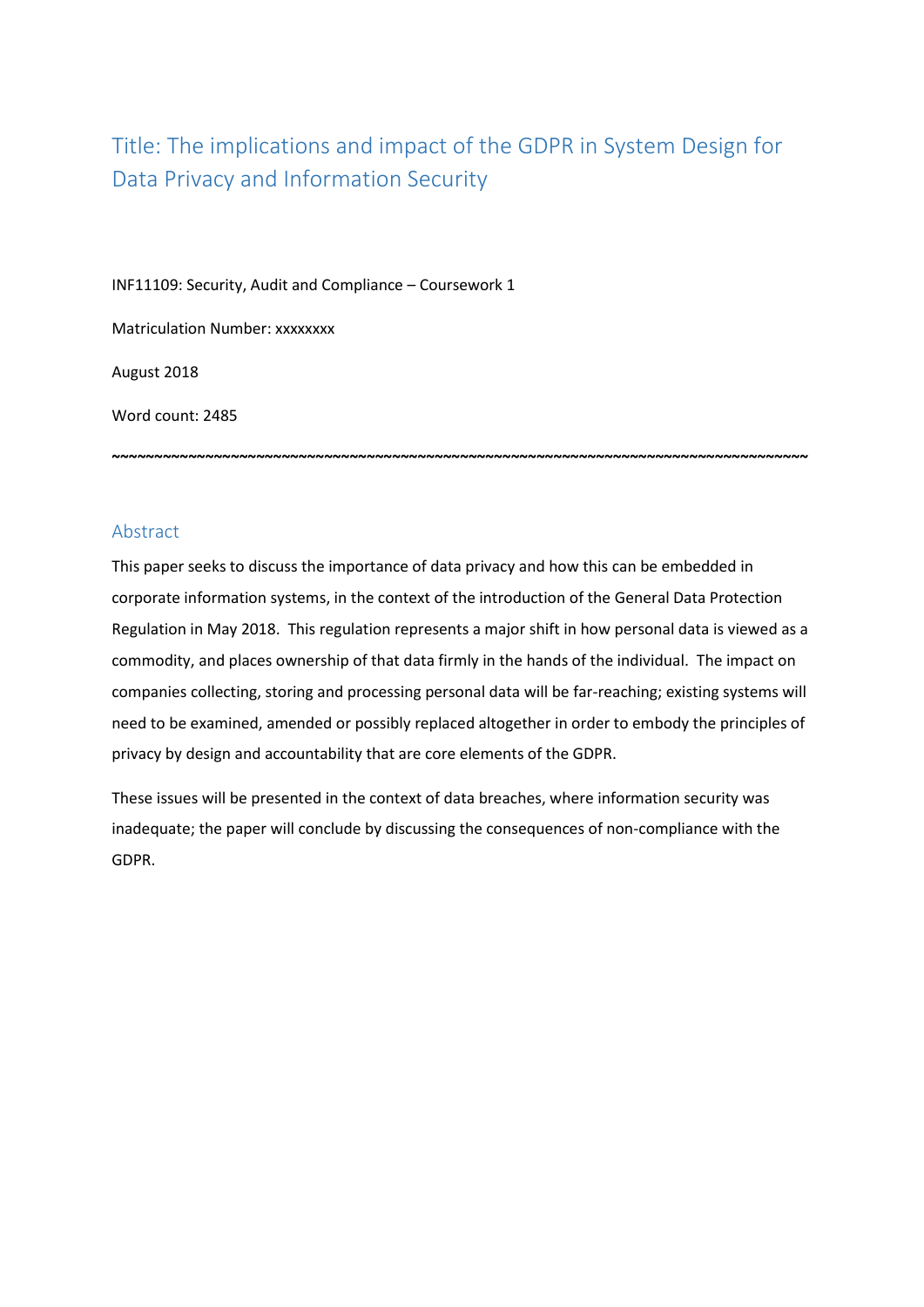## Introduction

The GDPR became a binding law on all 28 EU member states on 25 May 2018. It sought to replace existing data protection laws such as the Data Protection Act (1998) in the UK, harmonising those laws governing how personal data is stored, processed and transferred.

In addition to ensuring that companies comply with the new regulations, the GDPR also grants individuals (data subjects) many more rights over how their data is stored, used or passed on. It also includes a "right to be forgotten", for example having search results removed from Google, if that would be damaging to an individual's reputation. Data subjects must be able to see the data that is held about them, and have it amended if required.

Non-compliance with the GDPR can now lead to major fines and sanctions, such as legal proceedings and the rights of data subjects to sue for damages. This is, of course, over and above the damage to the company's reputation and standing.

The GDPR also applies to companies based outwith the EU, but who process data pertaining to EU citizens. The result of this will be that many large, significant corporations worldwide will be impacted by the GDPR, and it is paramount that the significance of how the new regulations will affect them, is sufficiently understood.

#### Challenges

The major challenge in this paper is identifying useful and relevant material regarding the GDPR. The introduction of this law represents a major shift in the legal approach to data ownership and protection, and as such, many businesses are faced with making major changes to their information systems, policies and recording systems. A recent study found that only 54% of UK companies surveyed have plans in place to deal with a data breach (Steven and Longstaff 2017). Most companies seem to be aware that this must change when the GDPR is implemented, and there is an overwhelming body of information available to inform and assist. Just about every law firm, computer-related business and technical author, both professional and amateur, has produced a guide, report, e-book or infographic, offering their "take" on how the GDPR will affect us all after 25 May 2018. The quality, however, is variable and it may be a challenge for companies to separate the wheat from the chaff.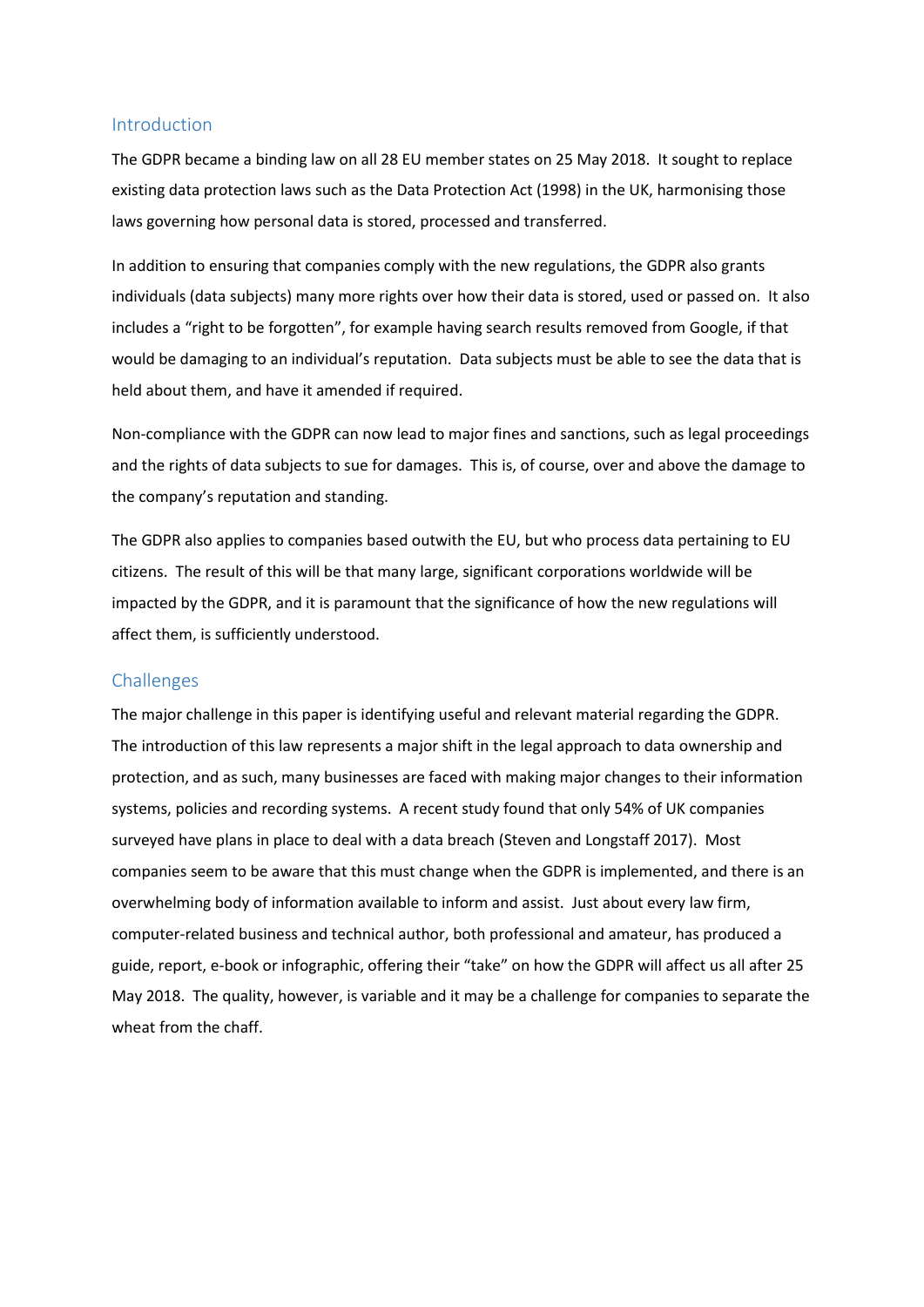## Research Approach

As identified above, there is a wealth of information out there and some items are more relevant, accurate and valuable than others. Much of this paper deals with points of law and rather than rely on the interpretation of others, the actual GDPR itself has been consulted wherever possible, along with other publications and papers produced by the European Parliament. Wherever a legal opinion was required, articles produced by reputable, established, international law firms were sourced. Likewise, where technical viewpoints were involved, articles and papers from established names in the computer and cyber-security industries were used. Some opinion pieces, blogs and editorials were considered, but then rejected as lacking in accuracy or otherwise being of poor quality. The earliest source used was from 2004, which may seem quite old, but the issue of data outsourcing first began to appear then and it is still relevant today; the majority of sources used are no older than 3 – 4 years.

# Security and Privacy surrounding the GDPR

### Privacy and Data protection

The advent of personal computers from the beginning of the 1980s and the popular availability of the Internet from the 1990s has led to an increasingly globalised and computer-connected world. Some sources predict that in only a few years, the High Street will no longer exist as we know it, due to the rise in popularity of online retailers such as EBay and Amazon (Griffits 2018).

This spectacular rise in online retail and the use of smart devices relies on individuals supplying data, and data is a valuable commodity. It is collected, stored and processed by the companies who require it; unfortunately, it can also be sold on, leaked, corrupted or stolen. Legal requirements in various countries are concerned with the protection that companies offer to the data they hold on individuals. Increasingly, data is viewed as the property of the individual, and the shift in focus in recent years has been to grant that individual much more say over how their data is used.

At the point of introduction of the General Data Protection Regulation (GDPR), there were 28 member states in the European Union, each with their own set of Data Protection regulations. These varied quite considerably between states, and one of the main aims of the GDPR was to harmonise data protection regulations between them. In addition, the GDPR introduced many more rights to the persons supplying the data (data subjects), including a right to privacy so that their data would not be subject to misuse.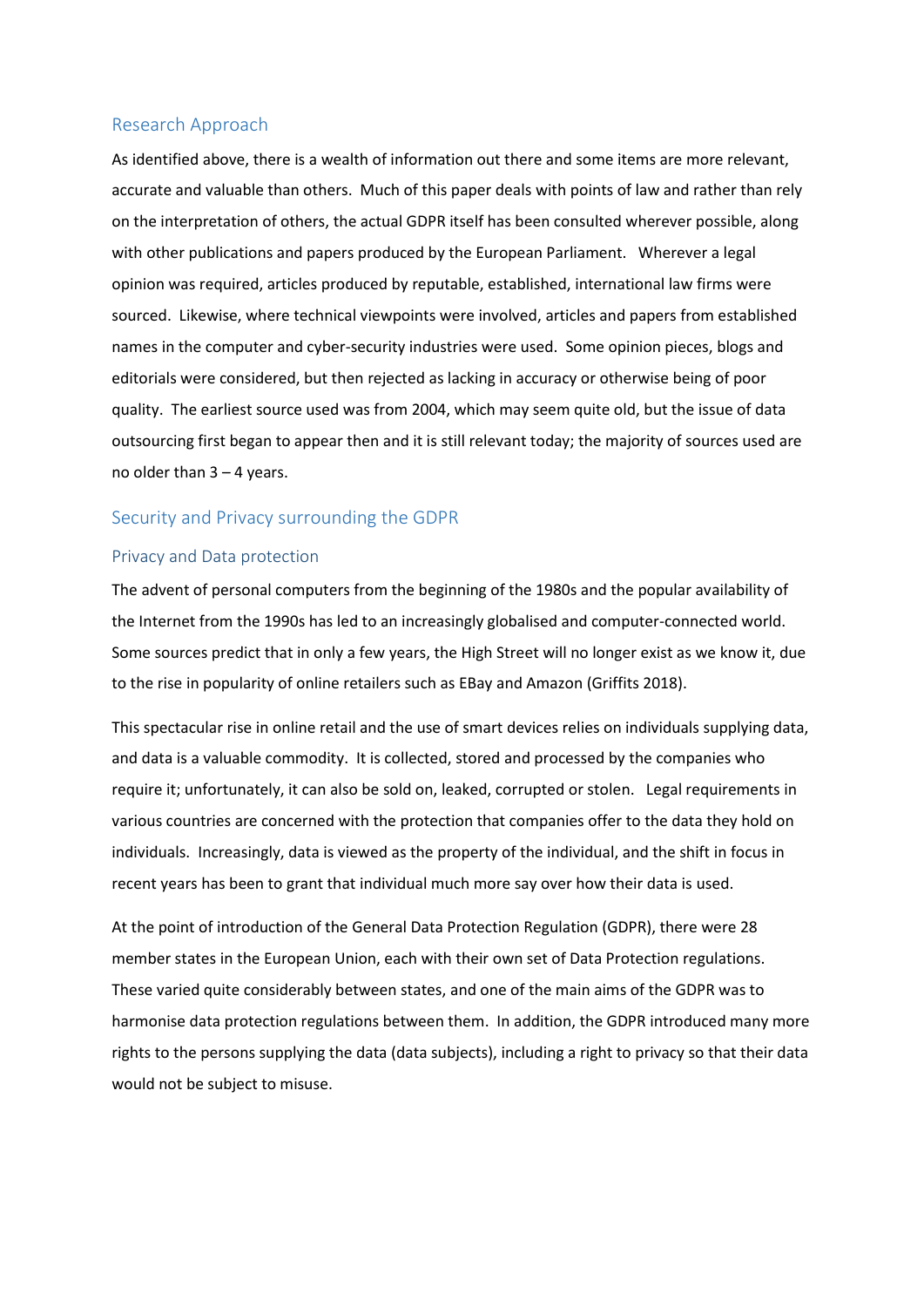## Privacy by Design

Privacy by Design is a key concept embodied into the GDPR. It examines the design of dataprocessing and information systems and aims to incorporate privacy for the individual into the fundamental designs, rather than simply relying on regulations and sanctions for when things go wrong.

Seven foundational Principles of Privacy by Design have been identified (Cavoukian 2017), and should be incorporated from the ground up in any system that processes personal data. In summary, these are -

- 1. Privacy by Design must work in a proactive, rather than a reactive, manner, i.e. it must identify potential risks and eliminate them before a data breach occurs, rather than merely reacting after the event
- 2. Privacy should be the default setting, where options are given
- 3. Privacy should be embedded in the system design
- 4. The functionality of the system should not be impaired, but must maintain both privacy and security
- 5. Security must be applied throughout the whole lifecycle of the system
- 6. Data retention and processing must be visible and transparent
- 7. The users' interests and needs must always be considered in the design and development of any system

Privacy by Design is codified in Article 25 of the GDPR and as such, applies to all systems that collect, store and process data that belongs to any EU or UK data subject (Eur-lex.europa.eu. 2016). As new systems are designed for corporate entities, these principles can be embedded within them, thus ensuring that data processors and controllers can comply with the new regulations. Where this may be more problematic is applying these principles to legacy systems; it may not be desirable or even workable to merely superimpose Privacy-Enhancing Technologies (PETs) on top of existing, outdated methods (Danizis et al 2014).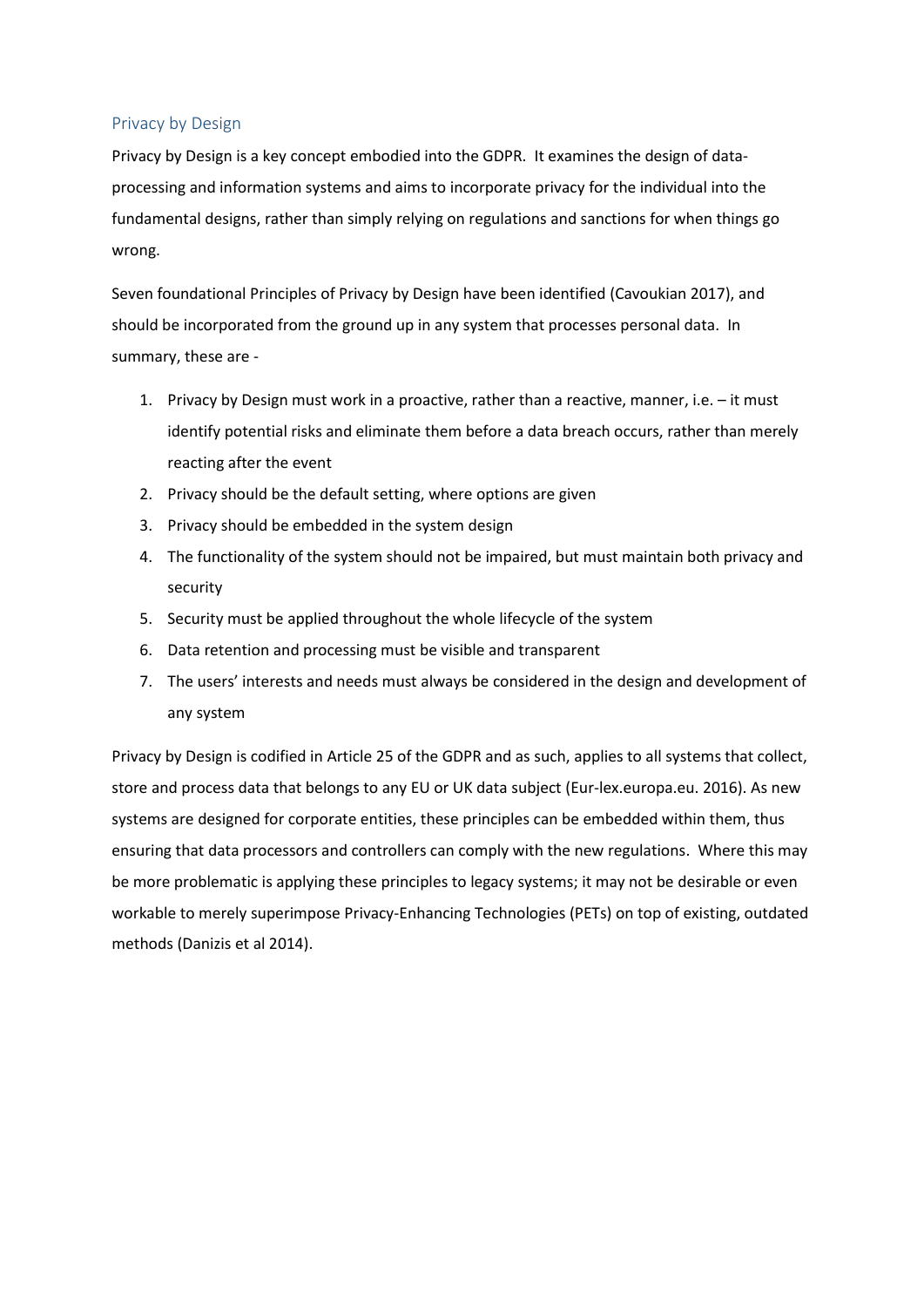#### Scope of the GDPR

The GDPR applies to any data pertaining to natural persons, and protects their rights to privacy of that data (it does not apply to legal "persons", such as limited liability companies). Data may be part of a database of records (for example medical records, credit card information, voter registrations, Government databases such as DVLA). As well as digital records, manual records are also included; any sort of filing system comes under the scope of Article 2(1) of the GDPR. It makes no difference whether the data processing is digital or manual (Eur-lex.europa.eu. 2016).

There are some exceptions to the scope of the GDPR. Where the data processing relates to matters of national security, humanitarian crises or for some specific political purposes, then the GDPR does not apply. Criminal justice cases are not bound by the GDPR either, but by the Police and Criminal Justice Data Protection Directive (Guild 2015).

Companies have to be aware of data processing where the data is possibly transferred outwith the EU. In recent years it has been common practice to outsource large data-processing tasks, particularly the migration of paper-based records to digital format. If there are many records to process, it becomes tempting for cash-strapped companies to pursue the cheapest option, not necessarily considering either the security of the data or the quality of the processing (Dečman 2007, Lum 2004).

The GDPR applies not only to data processing that occurs in the EU; it applies to the data pertaining to any individual who is resident in the EU, whether the actual processor is in the EU or elsewhere. This will have massive implications for international companies such as Facebook or Google, who use data collected from their subscribers to provide targeted advertising through services such as DoubleClick (Barnett 2018). Facebook in particular has come under much criticism in the past for their poor handling of collected data, a recent example being the sharing of Facebook-harvested data with the political consultancy firm Cambridge Analytica (BBC World News 2018). This sharing of personal information would now be illegal under the GDPR, and the companies concerned subject to large fines and other sanctions.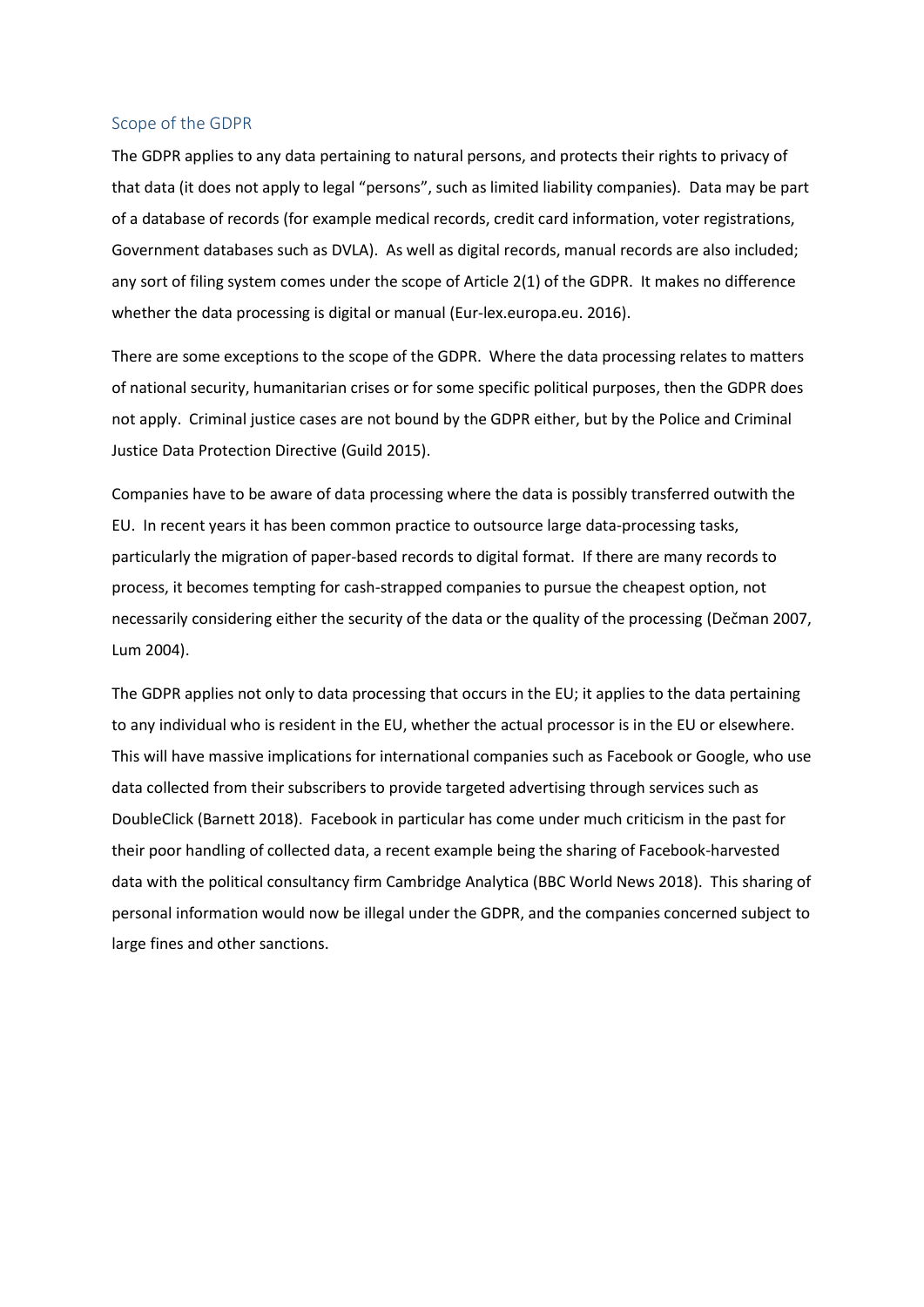# Requirements for companies

Companies must now be able to demonstrate that their data processing systems comply with the principles described in GDPR Articles 5(i) and 5(ii). Some examples of proving compliance are –

- 1. A clear and comprehensive data-privacy policy, that is available to view for everyone involved, and sets out full details of how data will be processed, including any legal aspects, any security measures in place for international data transfers, and the length of time that data will be retained
- 2. The appointment of a Data Protection Officer (DPO), and training to ensure that all staff understand their obligations under the GDPR
- 3. Incorporation of the main principles of the GDPR into their corporate Code of Conduct
- 4. Ensuring that full, accurate and transparent records are available of all data processing activities
- 5. Making information available advising the data subjects of their rights, and how they can access any data held about them
- 6. Data Protection Impact Assessments, for high-risk processing of data

One example of implementation may be that of an existing company website, which now incorporates an "accept" button or box to tick; this lets the reader review their rights under the GDPR and agree with them, before they are allowed to proceed to the rest of the site.



*Figure 1 – users landing on a website for the first time are required to state how they will permit their data to be used. Example fro[m https://www.techradar.com/uk/news](https://www.techradar.com/uk/news)*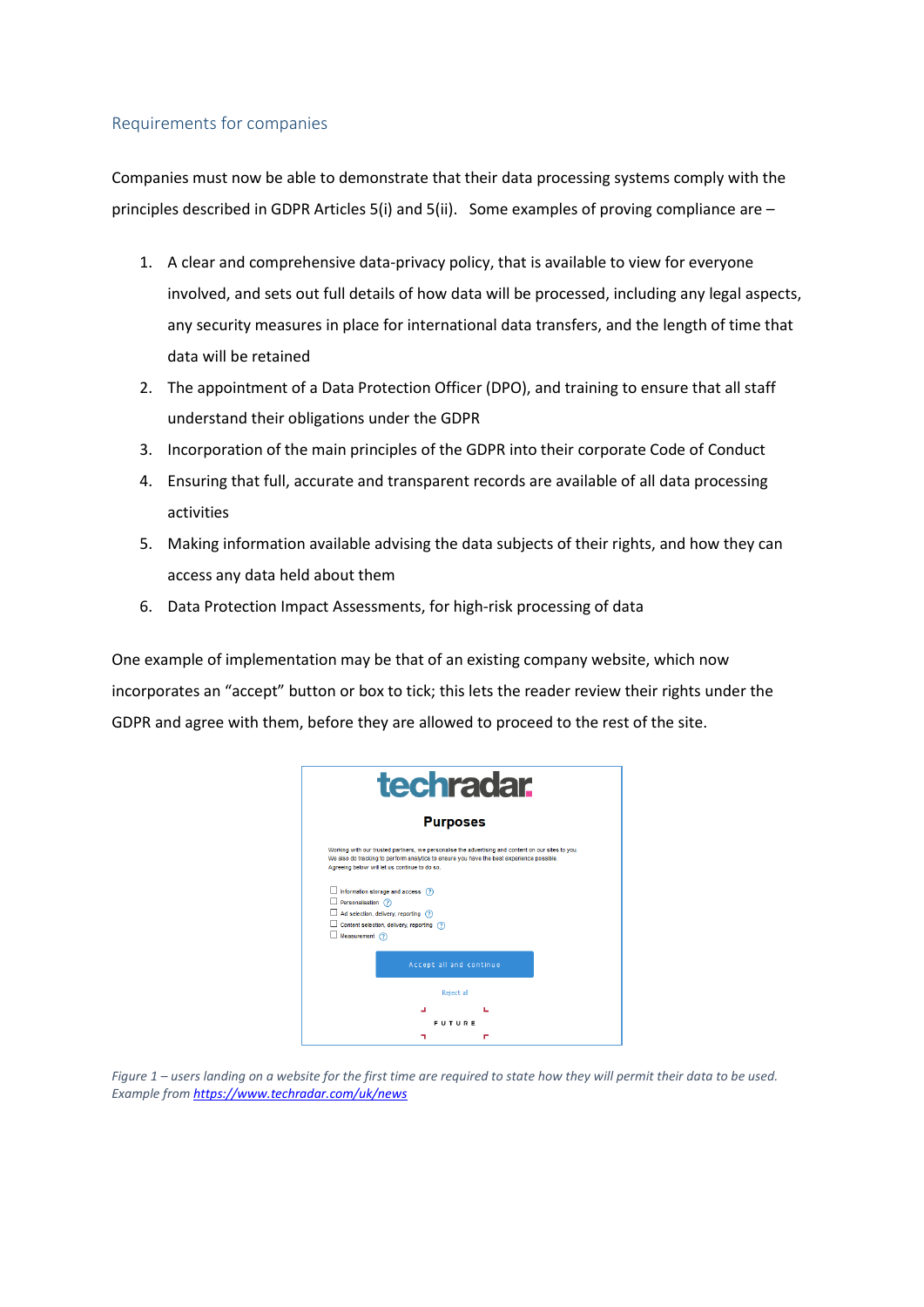Article 24 of the GDPR specifically requires companies to implement 'appropriate technical and organisational measures' to demonstrate compliance. As well as the documentation and internal policy measures mentioned above, the data itself may require encryption or pseudo-anonymization. Systems must be proven reliable and resilient; in the event of system failure, data backups must be available. It goes without saying that the backups should be tested at regular intervals, to ensure that they are still uncorrupted and useable (Davidson 2018).

Data controllers may refer to the CIA Triad diagram to help ensure that their data confidentiality, integrity and availability are always maintained.



*Figure 2 – the CIA data security triad. Copyright-free image from dreamstime.com*

## Recording and Security

Written records must be kept of all data processing according to Article 30 of the GDPR (some small companies with <250 employees many be exempt, provided this does not interfere with the data subjects' rights). These records must include the contact details of the Data Controller and the purposes of the data processing. If the data is to be transferred outside the EU, these details should also be recorded. In all cases, the lifespan of the data must also be specified.

For many companies, these obligations will be much greater than before and new technical and security measures would require to be implemented. This may well lead to additional costs for the data processing and storage, as well as potential changes in the way that the data has previously been processed, if this is deemed to be insecure.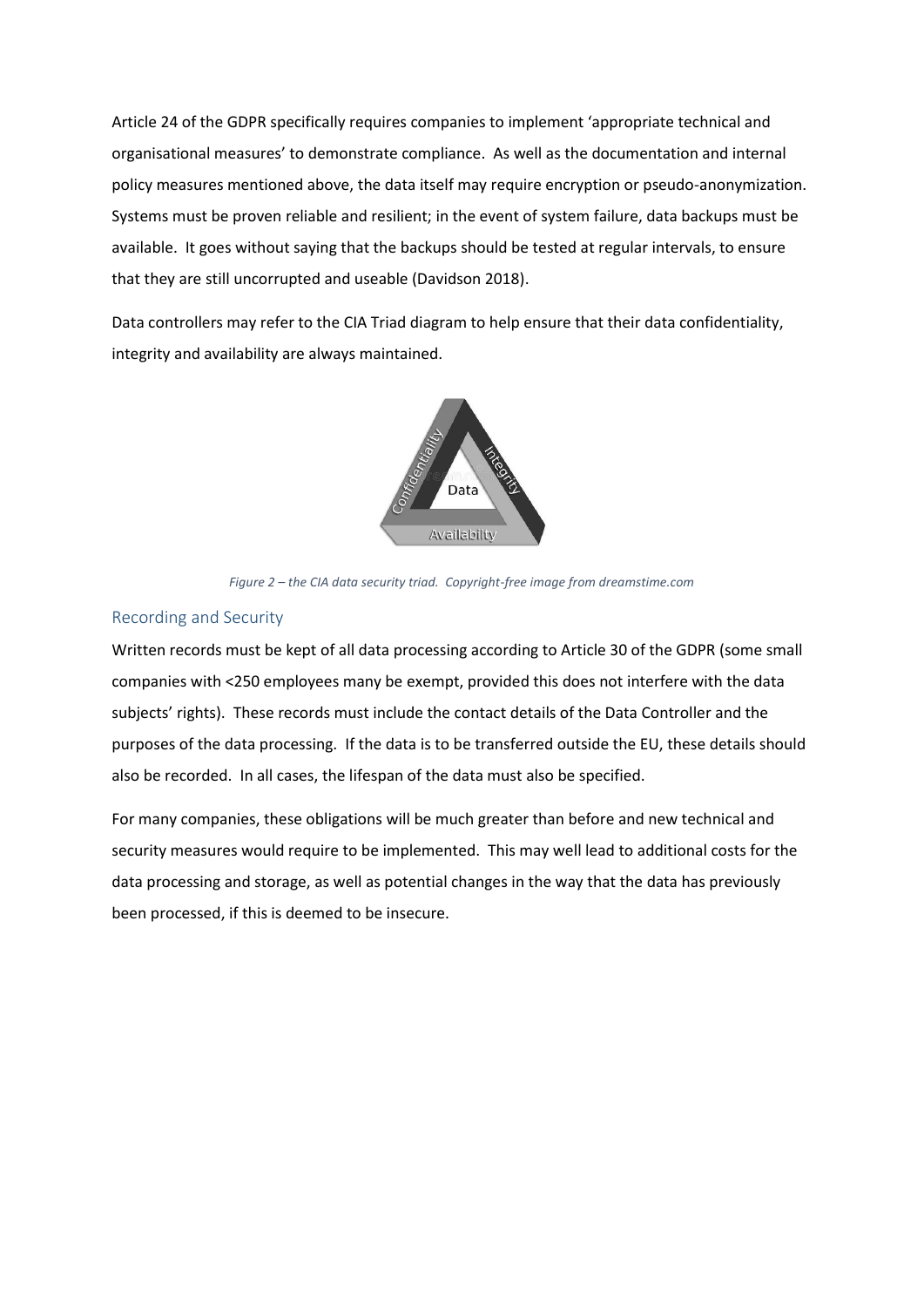#### What if the worst should happen?

The consequences for companies of a data breach are severe and far-reaching. In 2011, the Sony PlayStation Network was taken offline for 23 days, because of a "criminal intrusion"; it later transpired that some 77 million accounts containing personal data had been compromised. This was one of the largest data breaches in history, and Sony estimated that the downtime alone had cost them approximately \$171 million (Hachman 2018). In an attempt to restore customer confidence, they offered some of their games for free (Caplin 2011); they were also fined £1/4 million by the UK Information Commissioner's Office, partly because they waited for over a week until the breach was reported. In addition, their insurers, Zurich American, took legal action to have themselves released from any indemnity resulting from the data breach (Bonner 2012).

It is therefore in the company's interests to ensure that data is secured and protected, as the penalties under the GDPR are even greater now than those faced by Sony. Such a breach would now have to be reported to the relevant authorities within 72 hours, accompanied by an explanation of the nature of the breach and details of the records compromised (DPWP 2017). The data subjects must also be informed as soon as practically possible, unless there are special extenuating circumstances.

Where data controllers and processors do not comply with the GDPR, there are harsh penalties; they become liable for fines of up to 10 or 20 million euro, or 2 or 4% of their previous year's worldwide turnover (not profit). Data subjects also have the right to sue for compensation for any damages they may have suffered. As Sony's global turnover in 2017 was approximately \$77 billion (Statista 2018), this makes a £250,000 fine look pretty insignificant!

### **Conclusions**

This paper has drawn on a number of articles, reports, legal documents, white papers and academic papers that focus on the GDPR and its implications for data privacy and information security. The impact of the GDPR on many companies, in terms of their operation and the financial implications, remains to be seen, but this paper may come as a wake-up call to company executives who are unprepared and consequently, have left their respective businesses in danger of non-compliance. The key themes, set out in non-technical language, include building data privacy into system design, accountability, and the consequences of data breaches where systems are insecure.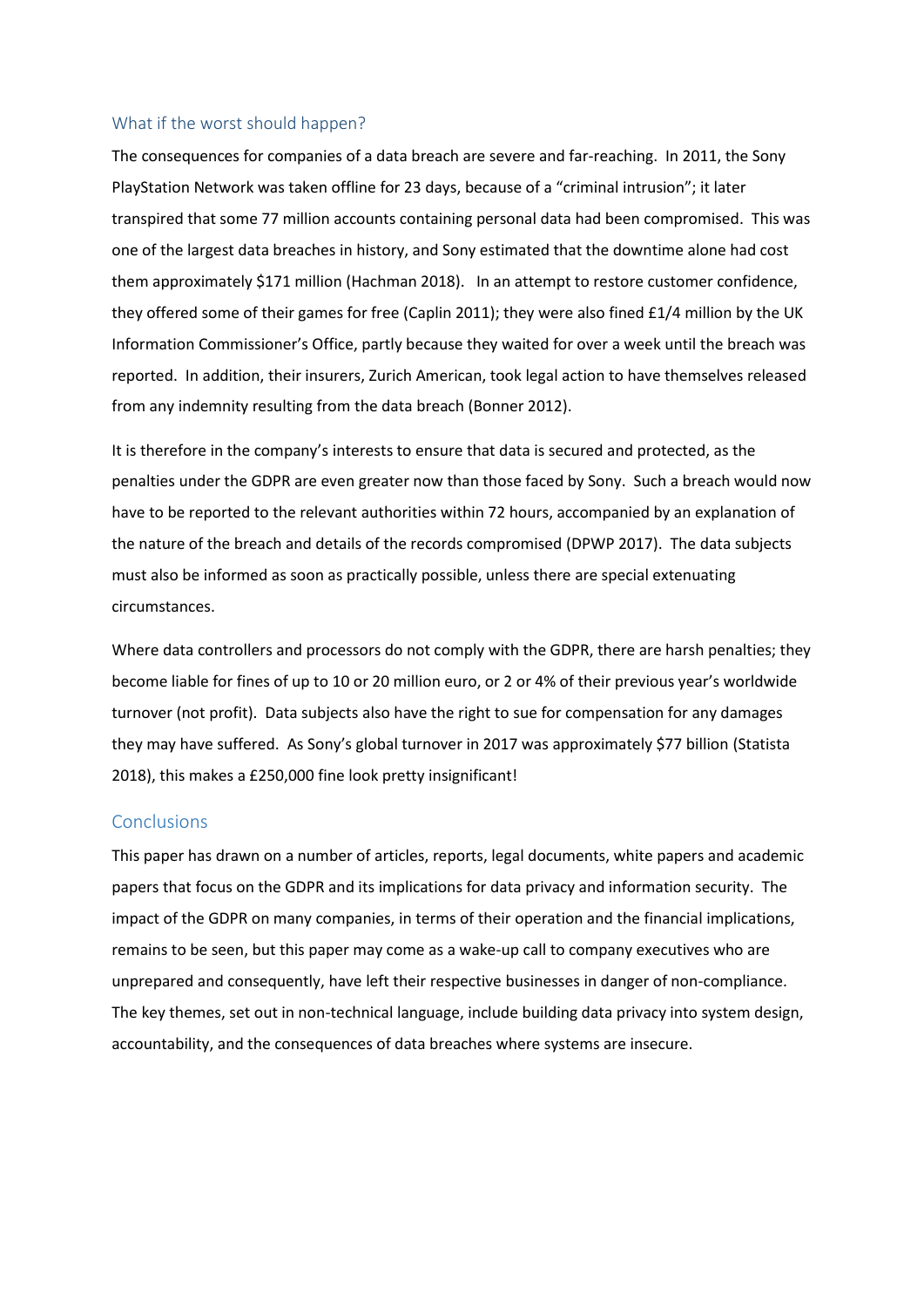# References

Anon. (2018). Sony revenue 2007-2017 | Statistic. [online] Statista. Available at: https://www.statista.com/statistics/279269/total-revenue-of-sony-since-2008/ [Accessed 31 Jul. 2018].

Barnett, M. et al, (2018). How GDPR will impact Facebook, Google and online advertising. [online] Marketing Week. Available at: https://www.marketingweek.com/2018/05/09/gdpr-impactfacebook-google-online-advertising/?ct\_5b60981913ca3=5b60981913d45 [Accessed 31 Jul. 2018].

BBC News. (2018). Facebook scandal 'hit 87 million users'. [online] Available at: https://www.bbc.com/news/technology-43649018 [Accessed 31 Jul. 2018].

Bonner, L. (2012). Cyber Risk : How the 2011 Sony Data Breach and the Need for Cyber Risk Insurance Policies Should Direct the Federal Response to Rising Data Breaches. [online] Openscholarship.wustl.edu. Available at:

https://openscholarship.wustl.edu/cgi/viewcontent.cgi?article=1581&context=law\_journal\_law\_poli cy [Accessed 31 Jul. 2018].

Caplin, N. (2011). Details Of The Welcome Back Programme For SCEE Users. [online] PlayStation.Blog.Europe. Available at: https://blog.eu.playstation.com/2011/05/16/details-of-thewelcome-back-programme-for-scee-users-2/ [Accessed 31 Jul. 2018].

Cavoukian, A. (2017). Privacy by Design, The 7 Foundational Principles - Implementation and Mapping of Fair Information Practices. [online] Iab.org. Available at: https://iab.org/wp-content/IABuploads/2011/03/fred\_carter.pdf [Accessed 31 Jul. 2018].

Davidson, B. (2018*).* Getting to know the General Data Protection Regulation, Part 7 - Accountability Principles = More Paperwork - Privacy, Security and Information Law Fieldfisher. [online] Privacylawblog.fieldfisher.com. Available at: https://privacylawblog.fieldfisher.com/2016/getting-toknow-the-general-data-protection-regulation-part-7-accountability-principles-more-paperwork [Accessed 31 Jul. 2018].

Data Protection Working Party (2017). Guidelines on the application and setting of administrative fines for the purposes of the Regulation 2016/679. Brussels, Belgium: Directorate C (Fundamental Rights and Union Citizenship) of the European Commission, Directorate General Justice, p.5 et seq.

Dečman, M. (2007) "Long term Digital Archiving - Outsourcing or Doing it." The Electronic Journal of e-Government Volume 5 Issue 2, pp 135 - 144, available online at [www.ejeg.com](http://www.ejeg.com/)

Eur-lex.europa.eu. (2016). Official Journal of the European Union, L119/48 [online] Available at: https://eur-lex.europa.eu/legal-content/EN/TXT/PDF/?uri=CELEX:32016R0679&from=EN#page=48 [Accessed 31 Jul. 2018].

The European Union Agency for Network and Information Security (2014). Privacy and Data Protection by Design – from policy to engineering. Heraklion, Greece: ENISA, p.56.

Griffits, P. (2018). How Amazon is destroying the British high street | Coffee House. [online] Coffee House. Available at: https://blogs.spectator.co.uk/2018/05/how-amazon-is-destroying-the-britishhigh-street/ [Accessed 31 Jul. 2018].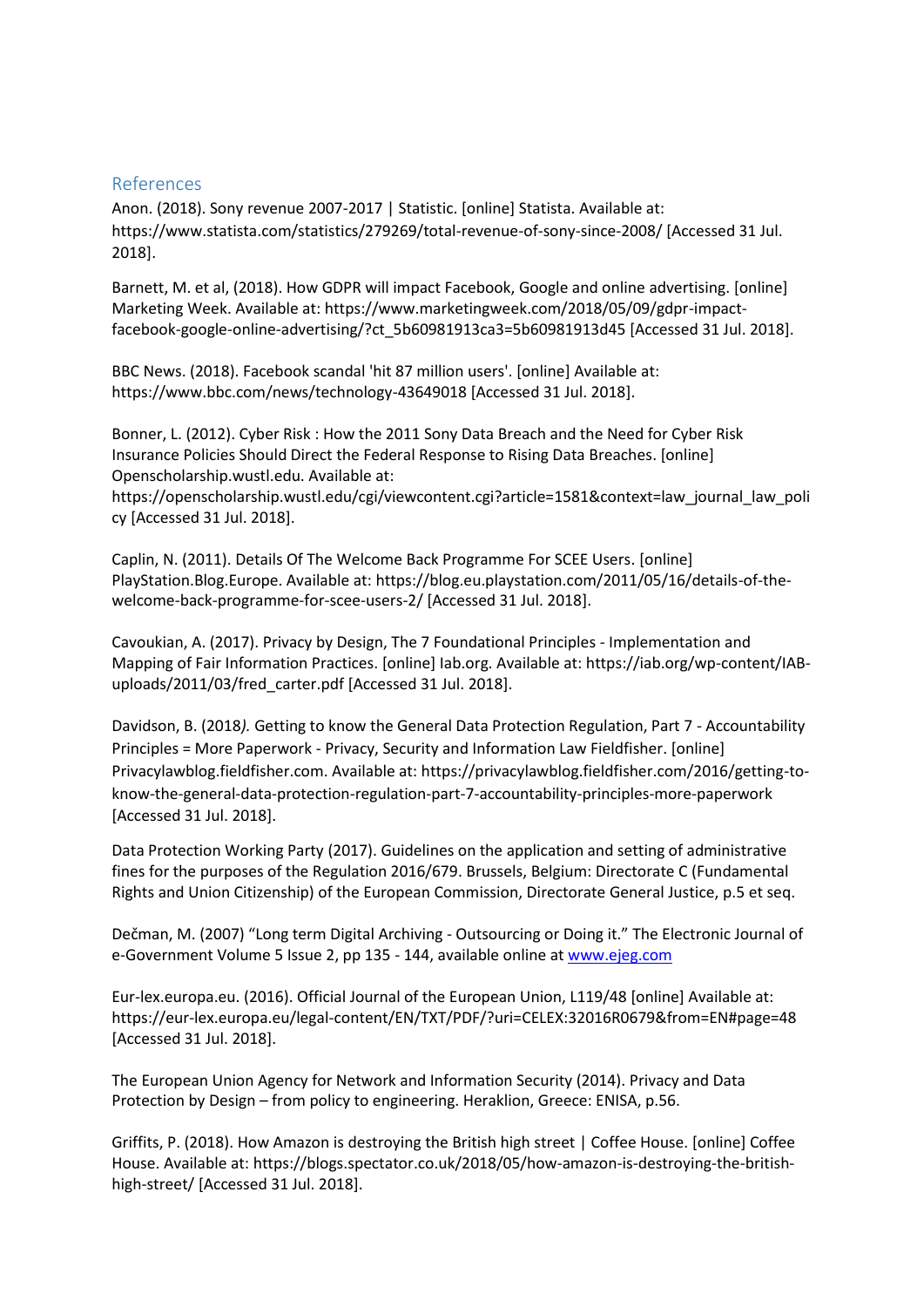Guild, E. (2015). The EU Data Protection Directive on Police and Criminal Justice Cooperation – BREXIT Impacts for the UK? | Brexit blog. [online] Kingsleynapley.co.uk. Available at: https://www.kingsleynapley.co.uk/insights/blogs/brexit-blog/the-eu-data-protection-directive-onpolice-and-criminal-justice-cooperation-brexit-impacts-for-the-uk [Accessed 31 Jul. 2018].

Hachman, M. (2011). PlayStation Hack to Cost Sony \$171M; Quake Costs Far Higher. [online] PCMag UK. Available at: https://uk.pcmag.com/news/106573/playstation-hack-to-cost-sony-171m-quakecosts-far-higher [Accessed 31 Jul. 2018].

Lum, M. (2004). Offshore Outsourcing and Information Confidentiality Foreign Practices and US Laws: Trends, Incidents, and Possible Solutions. [online] Sans.org. Available at: https://www.sans.org/reading-room/whitepapers/legal/offshore-outsourcing-informationconfidentiality-1438 [Accessed 31 Jul. 2018].

Steven, J. and Longstaff, S. (2017). Data breach response: readiness vs the reality. [ebook] Nottingham, England: Experian, p.5. Available at: http://www.experian.co.uk/databreach [Accessed 1 Aug. 2018].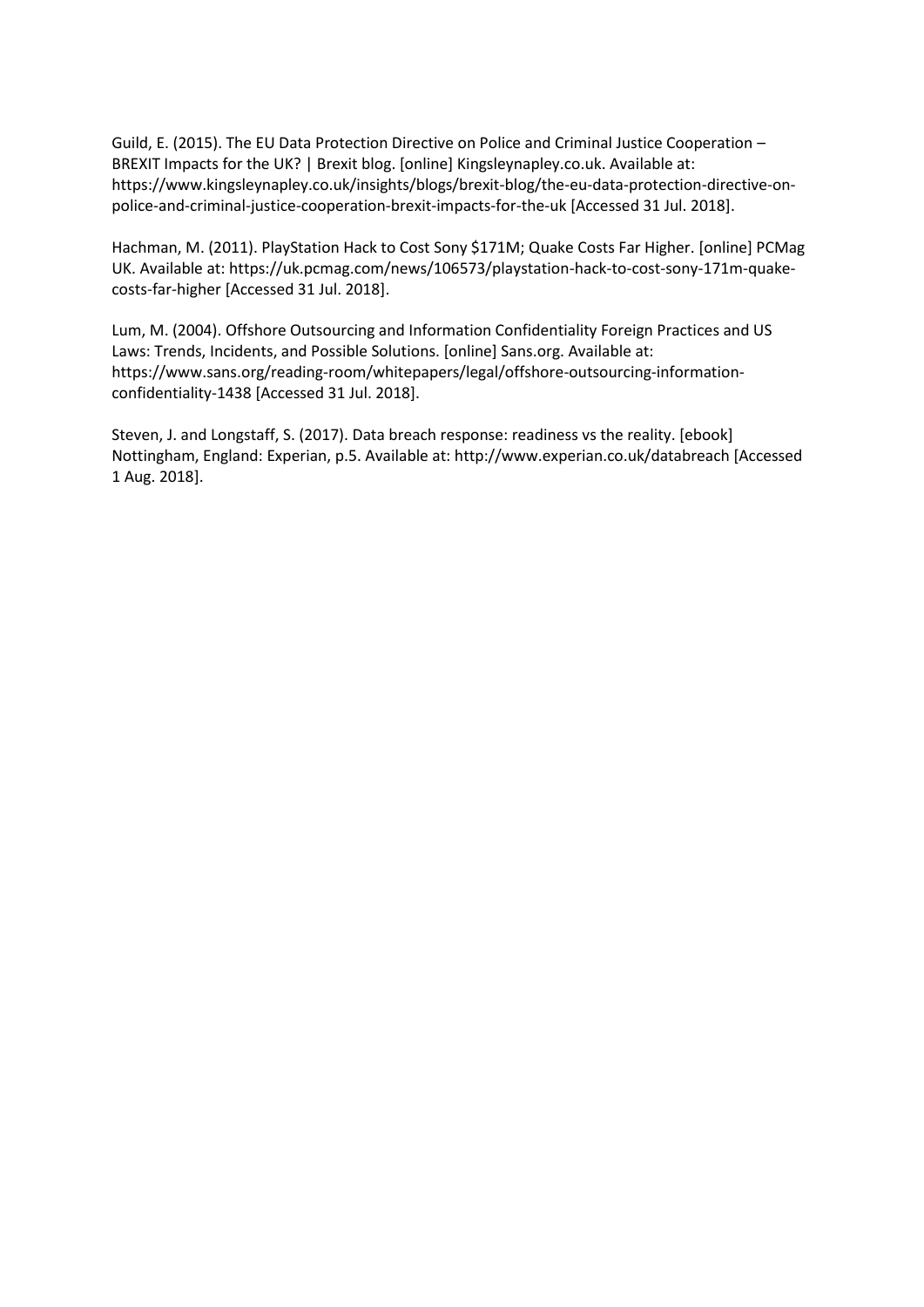| Paper<br>/Source                 | Aspects covered                                                                                 | Approach                                                                                                                                               | Key themes and findings                                                                                                                                         |
|----------------------------------|-------------------------------------------------------------------------------------------------|--------------------------------------------------------------------------------------------------------------------------------------------------------|-----------------------------------------------------------------------------------------------------------------------------------------------------------------|
| <b>Griffits (2018)</b>           | Rise in use of<br>online data                                                                   | Editorial piece in established<br>political/current affairs<br>magazine - sets context from<br>implications of GDPR                                    | Impact of online retail in our<br>everyday lives                                                                                                                |
| Cavoukian<br>(2017)              | Privacy by Design<br>enshrined in the<br><b>GDPR</b>                                            | Paper written by the<br>Information Commissioner of<br>Canada, principles enshrined in<br>the GDPR                                                     | What data subjects and<br>processors can expect from<br>the GDPR                                                                                                |
| Danezis et al<br>(2014)          | Specific<br>examples of<br>implementation<br>of the GDPR                                        | Report by ENISA regarding<br>privacy and data protection,<br>including examples of system<br>design in context of the GDPR                             | Protection and encryption of<br>data, embedding the<br>protection and privacy of<br>data into design systems                                                    |
| Eur-<br>lex.europa.eu.<br>(2016) | Privacy by<br>Design, draft of<br><b>GDPR</b>                                                   | Official EU directive for<br>incorporation in the GDPR                                                                                                 | Describes privacy by design<br>and it's application to all<br>information systems                                                                               |
| Guild (2015)                     | Impact of the<br><b>GDPR</b> and EU<br>Police & Criminal<br>Justice Directive<br>on UK subjects | Article written by partner in<br>large, recognised firm of<br>international lawyers dealing<br>specifically with user data in<br>international context | Describes criminal cases and<br>how they will be impacted a)<br>by the GDPR/DPDPCJC in the<br>context of Brexit                                                 |
| Dečman<br>(2007)                 | Potential<br>consequences of<br>outsourcing data<br>processing                                  | Academic paper by Dr Mitja<br>Dečman University of Ljubljana,<br>Slovenia.                                                                             | Researches and discusses<br>the needs, volume,<br>requirements and potential<br>drawbacks of outsourcing<br>data-processing from<br>Slovenia to other countries |
| BBC (2018)                       | Data sharing<br>which would<br>now be illegal<br>under the GDPR                                 | Website of the BBC, commonly<br>regarded as reliable, provides<br>verifiable facts                                                                     | Discusses the sharing of<br>users data and the potential<br>impact on the US<br>Presidential elections,<br>amongst other things                                 |
| <b>Barnett</b><br>(2018)         | Impact of GDPR<br>on companies<br>outside the EU                                                | Article in established trade<br>journal regarding marketing                                                                                            | Discusses the impact of using<br>data to supply targeted<br>adverts embedded in<br>webpages                                                                     |
| Lum (2004)                       | Data processing<br>outsourcing                                                                  | Article from SANS institute<br>reading room, leading authority<br>on cyber security                                                                    | Discusses the implications of<br>outsourcing, also examines<br>the risks and cites real-world<br>incidents                                                      |
| Davidson<br>(2018)               | Accountability<br>principles of<br><b>GDPR</b>                                                  | Article by partner in large<br>International law firm                                                                                                  | Discusses the impact of<br>accountability in the context<br>of the GDPR for firms with<br>international markets                                                 |
| Hachman<br>(2011)                | Impact of serious<br>data breach                                                                | Article in established computer<br>trade magazing                                                                                                      | Discusses the Sony<br>Playstation hack and the<br>consequences for both<br>customers and firm                                                                   |